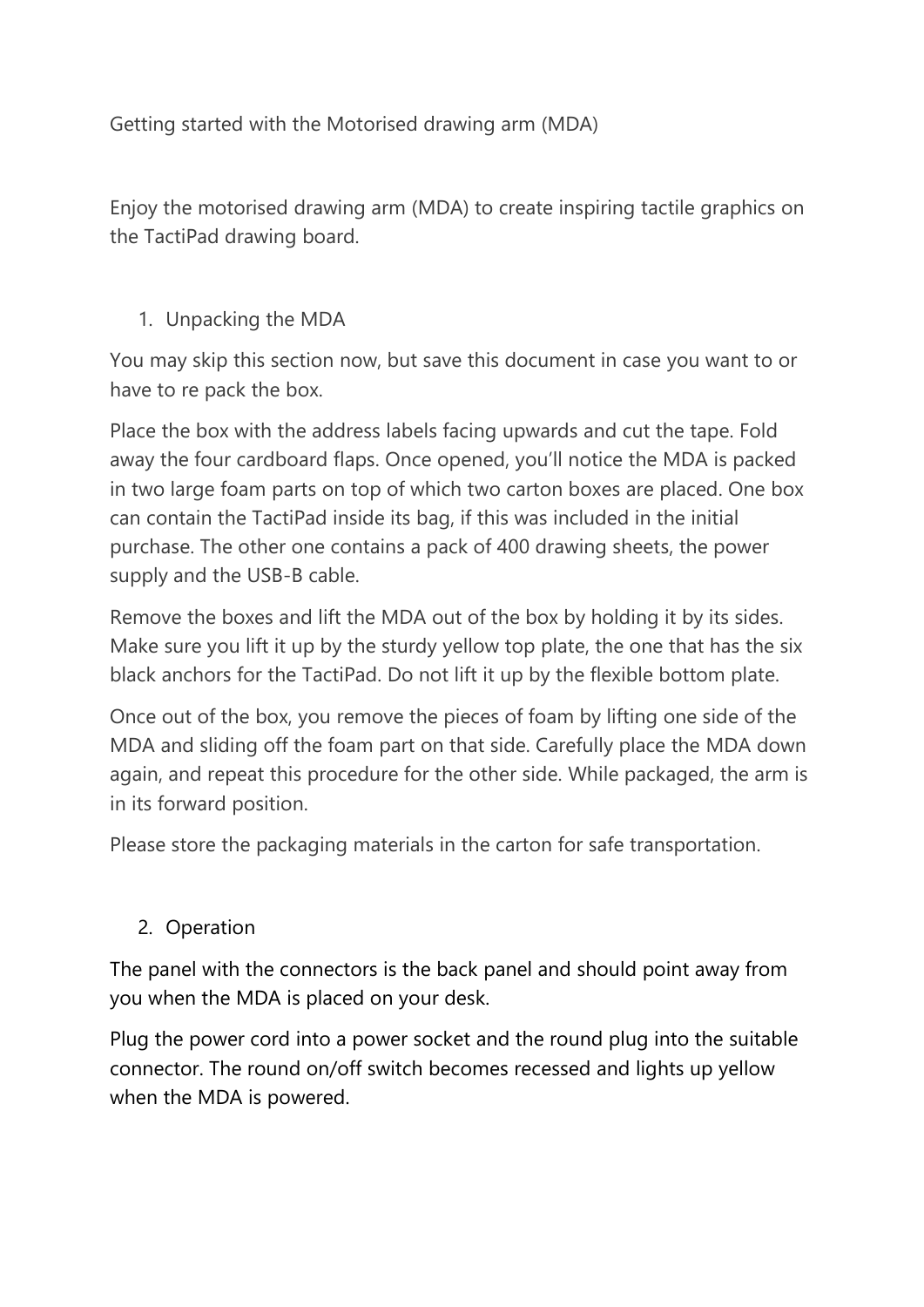It takes about 10 seconds before the MDA is fully functional. The start-up can take a little more when the MDA has already internet access and is checking for and installing updates.

# 3. Connecting

Consider how you want to connect your MDA, there are four options:

Connecting the MDA to a network via a wired connection.

Plug a LAN cable into the appropriate socket. Next, take a device that is connected to the same network, open your browser and type in the following URL:<http://mda/>

For advanced network configuration you may need IT assistance.

o Connecting the MDA to your network via Wifi.

You first need to connect to the MDA-hotspot with a Wifi capable device. Select the MDA-hotspot Wifi network and enter password: 12345678. Once your device is connected to the MDA-hotspot, go to your browser and type in the following URL:<http://mda/>

Browse to the setup page and enter the password "admin" and click "continue". Click "network setup" and look for the Wifi network you want the MDA to connect to. Enter the Wifi password and click "Add Wifi Network". The MDA should now connect to your Wifi network. From this point on you can access the MDA from any device that is connected to the same Wifi Network. Please note the hotspot connection is no longer available!

Connecting directly to the MDA-hotspot.

To use the hotspot you should NOT connect your MDA to a network at all. Instead use a Wifi capable device and connect to the MDA-hotspot network with password 12345678.

Be aware that if you do not connect your MDA to a network with internet access you cannot (automatically) download updates or use internet based functionality.

 Connect the MDA to your computer via USB cable, the built-in interface is not available.